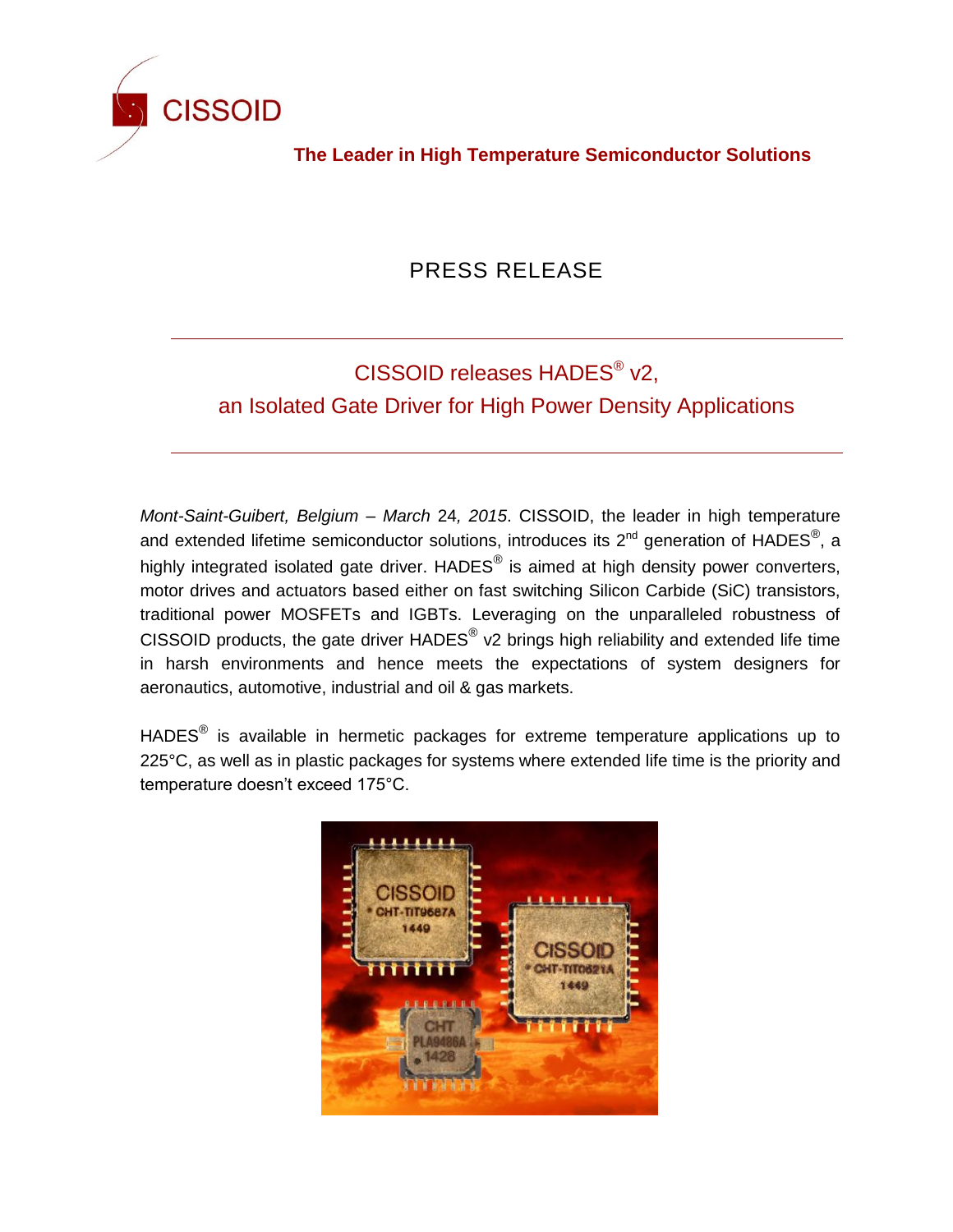HADES $^{\circledR}$  v2 gate driver includes all the functions to drive the gates of power switches in an isolated, high voltage half bridge. The high level of integration and compactness of the full solution unleashes the whole benefit of fast switching Silicon Carbide power transistors. The chipset uses three integrated circuits: HADES2P on the primary side, HADES2S on the secondary, and the recently introduced quad-diode ELARA. Both primary and secondary chips come in ceramic QFP 32 pins or in plastic QFP 44 pins.

The primary side IC (HADES2P) embeds a current-mode fly-back controller with an integrated 0.8Ohm - 80V switch, configurable non-overlapping and Under-Voltage Lockout (UVLO) fault management. It also includes a four channels isolated signal transceiver (2 Tx and 2 Rx) for PWM and fault signals transmission towards or back from secondary side through tiny pulse transformers.

The two secondary side ICs (HADES2S), one for the high side and one for the low side, include a 12A driver, UVLO, Desaturation and Over Temperature Protection (OTP) fault detection circuits, as well as a two channels isolated signal transceiver.

An Evaluation Kit (EVK-HADES2) is also available, which demonstrates a half-bridge built on the HADES v2 gate driver and two CISSOID's NEPTUNE, a 10A/1200V SiC Mosfet. The kit includes a demonstration board with the half-bridge and the full documentation. The board is only 60mm x 55mm (2.4" x 2.2"). HADES $^{\circledR}$  v2 can drive higher power and other types of switches, including IGBTs and traditional MOSFETS. Support for GaN transistors is also foreseen in the near future.